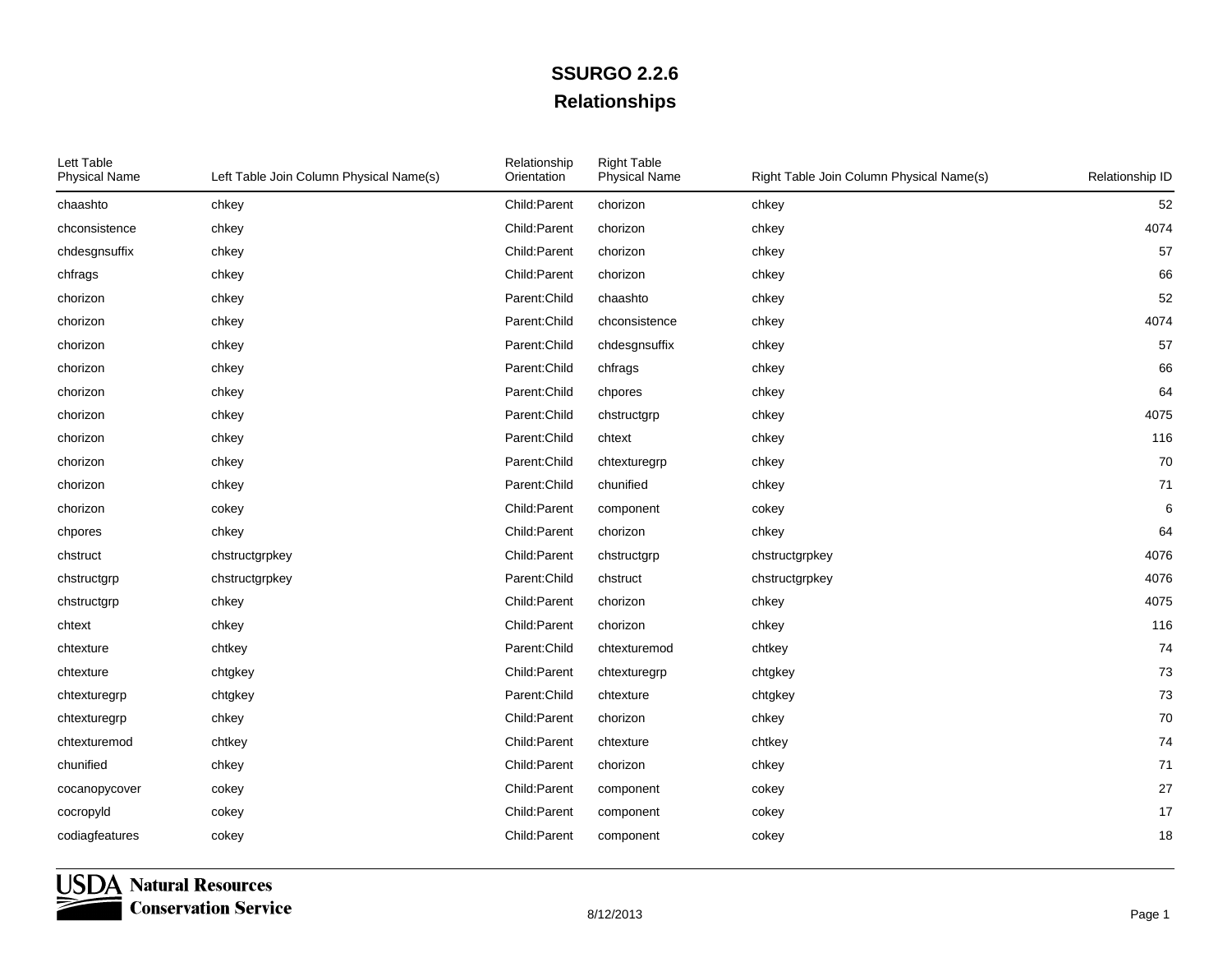| Lett Table<br><b>Physical Name</b> | Left Table Join Column Physical Name(s) | Relationship<br>Orientation | <b>Right Table</b><br><b>Physical Name</b> | Right Table Join Column Physical Name(s) | Relationship ID |
|------------------------------------|-----------------------------------------|-----------------------------|--------------------------------------------|------------------------------------------|-----------------|
| coecoclass                         | cokey                                   | Child:Parent                | component                                  | cokey                                    | 4418            |
| coeplants                          | cokey                                   | Child:Parent                | component                                  | cokey                                    | 23              |
| coerosionacc                       | cokey                                   | Child:Parent                | component                                  | cokey                                    | 1093            |
| coforprod                          | cofprodkey                              | Parent: Child               | coforprodo                                 | cofprodkey                               | 1254            |
| coforprod                          | cokey                                   | Child:Parent                | component                                  | cokey                                    | 1247            |
| coforprodo                         | cofprodkey                              | Child:Parent                | coforprod                                  | cofprodkey                               | 1254            |
| cogeomordesc                       | cogeomdkey                              | Parent: Child               | cosurfmorphgc                              | cogeomdkey                               | 1406            |
| cogeomordesc                       | cogeomdkey                              | Parent: Child               | cosurfmorphhpp                             | cogeomdkey                               | 1407            |
| cogeomordesc                       | cogeomdkey                              | Parent: Child               | cosurfmorphmr                              | cogeomdkey                               | 1408            |
| cogeomordesc                       | cogeomdkey                              | Parent: Child               | cosurfmorphss                              | cogeomdkey                               | 1409            |
| cogeomordesc                       | cokey                                   | Child:Parent                | component                                  | cokey                                    | 1092            |
| cohydriccriteria                   | cokey                                   | Child: Parent               | component                                  | cokey                                    | 4468            |
| cointerp                           | cokey                                   | Child:Parent                | component                                  | cokey                                    | 2112            |
| comonth                            | comonthkey                              | Parent: Child               | cosoilmoist                                | comonthkey                               | 182             |
| comonth                            | comonthkey                              | Parent: Child               | cosoiltemp                                 | comonthkey                               | 183             |
| comonth                            | cokey                                   | Child:Parent                | component                                  | cokey                                    | 184             |
| component                          | cokey                                   | Parent: Child               | chorizon                                   | cokey                                    | 6               |
| component                          | cokey                                   | Parent: Child               | cocanopycover                              | cokey                                    | 27              |
| component                          | cokey                                   | Parent: Child               | cocropyId                                  | cokey                                    | 17              |
| component                          | cokey                                   | Parent: Child               | codiagfeatures                             | cokey                                    | 18              |
| component                          | cokey                                   | Parent:Child                | coecoclass                                 | cokey                                    | 4418            |
| component                          | cokey                                   | Parent: Child               | coeplants                                  | cokey                                    | 23              |
| component                          | cokey                                   | Parent: Child               | coerosionacc                               | cokey                                    | 1093            |
| component                          | cokey                                   | Parent:Child                | coforprod                                  | cokey                                    | 1247            |
| component                          | cokey                                   | Parent:Child                | cogeomordesc                               | cokey                                    | 1092            |
| component                          | cokey                                   | Parent: Child               | cohydriccriteria                           | cokey                                    | 4468            |
| component                          | cokey                                   | Parent:Child                | cointerp                                   | cokey                                    | 2112            |
| component                          | cokey                                   | Parent:Child                | comonth                                    | cokey                                    | 184             |

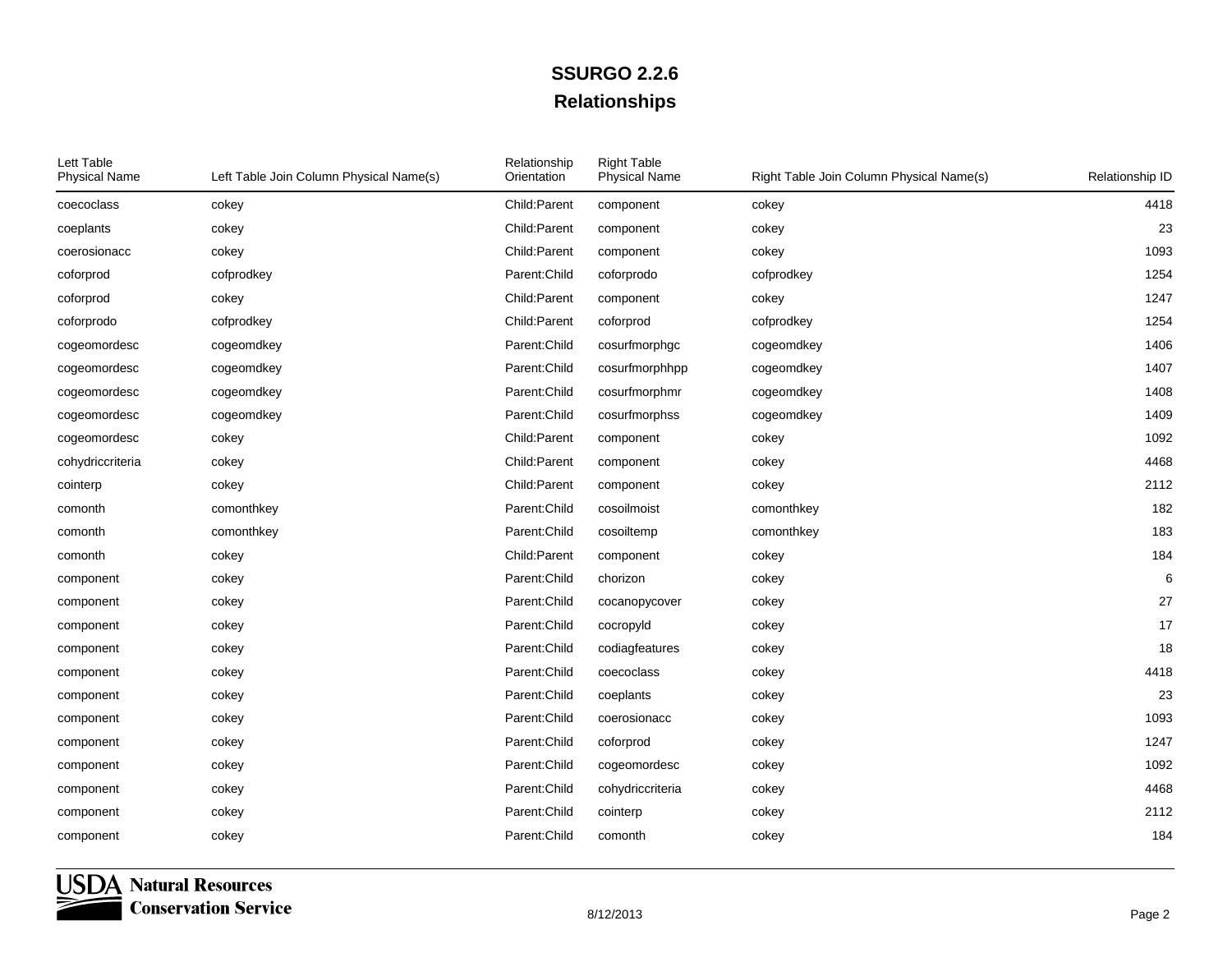| Lett Table<br><b>Physical Name</b> | Left Table Join Column Physical Name(s) | Relationship<br>Orientation | <b>Right Table</b><br><b>Physical Name</b> | Right Table Join Column Physical Name(s) | Relationship ID |
|------------------------------------|-----------------------------------------|-----------------------------|--------------------------------------------|------------------------------------------|-----------------|
| component                          | cokey                                   | Parent: Child               | copmgrp                                    | cokey                                    | 1095            |
| component                          | cokey                                   | Parent:Child                | copwindbreak                               | cokey                                    | 41              |
| component                          | cokey                                   | Parent: Child               | corestrictions                             | cokey                                    | 42              |
| component                          | cokey                                   | Parent: Child               | cosurffrags                                | cokey                                    | 47              |
| component                          | cokey                                   | Parent:Child                | cotaxfmmin                                 | cokey                                    | 1094            |
| component                          | cokey                                   | Parent:Child                | cotaxmoistcl                               | cokey                                    | 124             |
| component                          | cokey                                   | Parent: Child               | cotext                                     | cokey                                    | 115             |
| component                          | cokey                                   | Parent: Child               | cotreestomng                               | cokey                                    | 51              |
| component                          | cokey                                   | Parent:Child                | cotxfmother                                | cokey                                    | 50              |
| component                          | mukey                                   | Child:Parent                | mapunit                                    | mukey                                    | 4417            |
| copm                               | copmgrpkey                              | Child:Parent                | copmgrp                                    | copmgrpkey                               | 1096            |
| copmgrp                            | copmgrpkey                              | Parent: Child               | copm                                       | copmgrpkey                               | 1096            |
| copmgrp                            | cokey                                   | Child:Parent                | component                                  | cokey                                    | 1095            |
| copwindbreak                       | cokey                                   | Child:Parent                | component                                  | cokey                                    | 41              |
| corestrictions                     | cokey                                   | Child:Parent                | component                                  | cokey                                    | 42              |
| cosoilmoist                        | comonthkey                              | Child:Parent                | comonth                                    | comonthkey                               | 182             |
| cosoiltemp                         | comonthkey                              | Child:Parent                | comonth                                    | comonthkey                               | 183             |
| cosurffrags                        | cokey                                   | Child:Parent                | component                                  | cokey                                    | 47              |
| cosurfmorphgc                      | cogeomdkey                              | Child:Parent                | cogeomordesc                               | cogeomdkey                               | 1406            |
| cosurfmorphhpp                     | cogeomdkey                              | Child:Parent                | cogeomordesc                               | cogeomdkey                               | 1407            |
| cosurfmorphmr                      | cogeomdkey                              | Child:Parent                | cogeomordesc                               | cogeomdkey                               | 1408            |
| cosurfmorphss                      | cogeomdkey                              | Child:Parent                | cogeomordesc                               | cogeomdkey                               | 1409            |
| cotaxfmmin                         | cokey                                   | Child:Parent                | component                                  | cokey                                    | 1094            |
| cotaxmoistcl                       | cokey                                   | Child:Parent                | component                                  | cokey                                    | 124             |
| cotext                             | cokey                                   | Child:Parent                | component                                  | cokey                                    | 115             |
| cotreestomng                       | cokey                                   | Child:Parent                | component                                  | cokey                                    | 51              |
| cotxfmother                        | cokey                                   | Child:Parent                | component                                  | cokey                                    | 50              |
| distinterpmd                       | distmdkey                               | Child:Parent                | distmd                                     | distmdkey                                | 4425            |

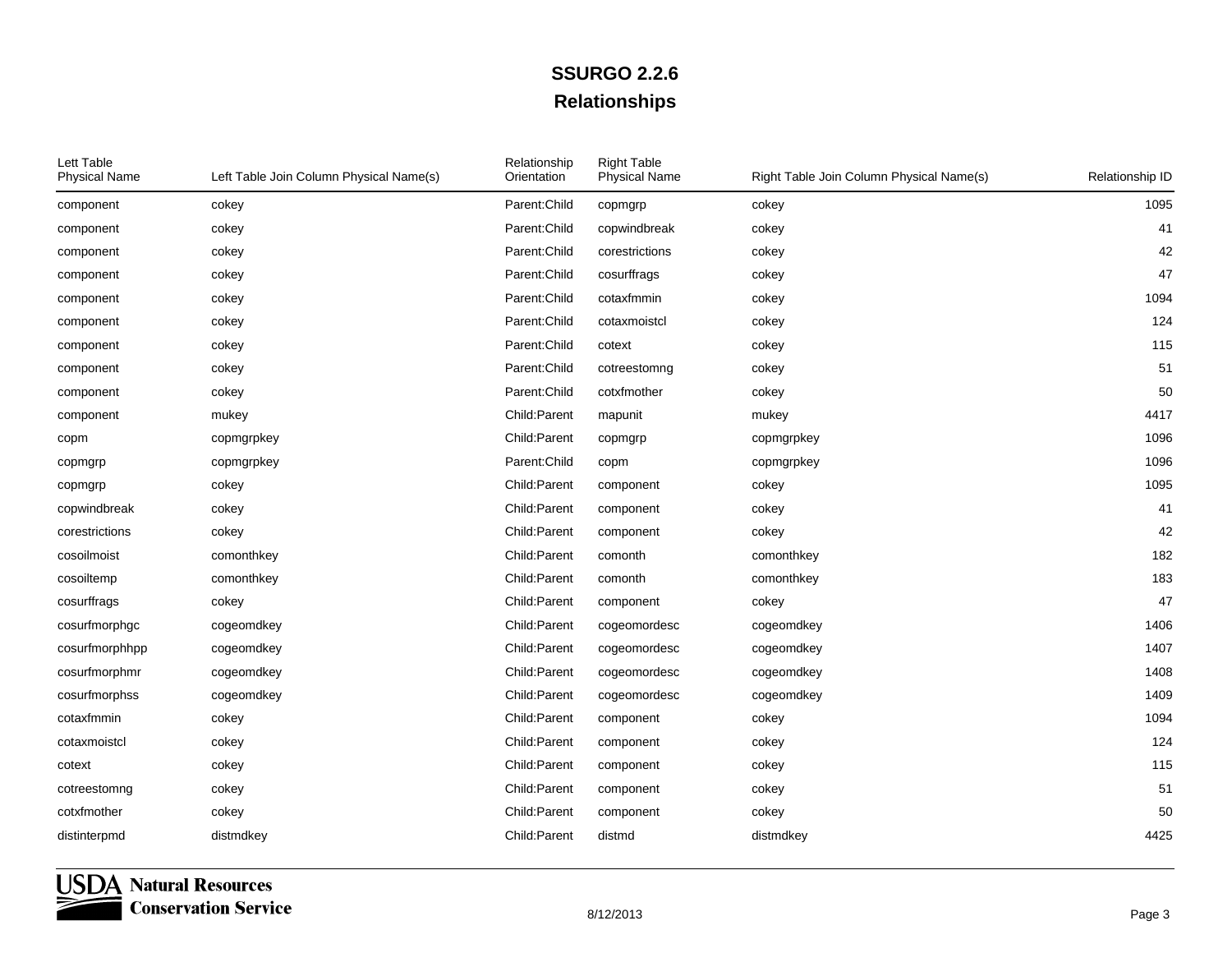| Lett Table<br><b>Physical Name</b> | Left Table Join Column Physical Name(s)    | Relationship<br>Orientation | <b>Right Table</b><br><b>Physical Name</b> | Right Table Join Column Physical Name(s)   | Relationship ID |
|------------------------------------|--------------------------------------------|-----------------------------|--------------------------------------------|--------------------------------------------|-----------------|
| distlegendmd                       | distmdkey                                  | Child:Parent                | distmd                                     | distmdkey                                  | 4424            |
| distmd                             | distmdkey                                  | Parent: Child               | distinterpmd                               | distmdkey                                  | 4425            |
| distmd                             | distmdkey                                  | Parent: Child               | distlegendmd                               | distmdkey                                  | 4424            |
| laoverlap                          | lareaovkey                                 | Parent: Child               | muaoverlap                                 | lareaovkey                                 | 4449            |
| laoverlap                          | Ikey                                       | Child:Parent                | legend                                     | Ikey                                       | 145             |
| legend                             | Ikey                                       | Parent: Child               | laoverlap                                  | Ikey                                       | 145             |
| legend                             | Ikey                                       | Parent: Child               | legendtext                                 | Ikey                                       | 147             |
| legend                             | Ikey                                       | Parent: Child               | mapunit                                    | Ikey                                       | 146             |
| legendtext                         | Ikey                                       | Child:Parent                | legend                                     | Ikey                                       | 147             |
| mapunit                            | mukey                                      | Parent: Child               | component                                  | mukey                                      | 4417            |
| mapunit                            | mukey                                      | Parent: Child               | muaggatt                                   | mukey                                      | 4426            |
| mapunit                            | mukey                                      | Parent:Child                | muaoverlap                                 | mukey                                      | 4450            |
| mapunit                            | mukey                                      | Parent:Child                | mucropyld                                  | mukey                                      | 4416            |
| mapunit                            | mukey                                      | Parent:Child                | mutext                                     | mukey                                      | 113             |
| mapunit                            | Ikey                                       | Child:Parent                | legend                                     | Ikey                                       | 146             |
| mdstatdomdet                       | domainname                                 | Child:Parent                | mdstatdommas                               | domainname                                 | 4482            |
| mdstatdommas                       | domainname                                 | Parent: Child               | mdstatdomdet                               | domainname                                 | 4482            |
| mdstatdommas                       | domainname                                 | Parent:Child                | mdstattabcols                              | domainname                                 | 4483            |
| mdstatidxdet                       | idxphyname, tabphyname                     | Child:Parent                | mdstatidxmas                               | idxphyname, tabphyname                     | 4485            |
| mdstatidxmas                       | idxphyname, tabphyname                     | Parent: Child               | mdstatidxdet                               | idxphyname, tabphyname                     | 4485            |
| mdstatidxmas                       | tabphyname                                 | Child:Parent                | mdstattabs                                 | tabphyname                                 | 4420            |
| mdstatrshipdet                     | Itabphyname, relationshipname, rtabphyname | Child:Parent                | mdstatrshipmas                             | Itabphyname, relationshipname, rtabphyname | 4484            |
| mdstatrshipmas                     | Itabphyname, relationshipname, rtabphyname | Parent: Child               | mdstatrshipdet                             | Itabphyname, relationshipname, rtabphyname | 4484            |
| mdstatrshipmas                     | Itabphyname                                | Child: Parent               | mdstattabs                                 | tabphyname                                 | 4422            |
| mdstatrshipmas                     | rtabphyname                                | Child:Parent                | mdstattabs                                 | tabphyname                                 | 4423            |
| mdstattabcols                      | domainname                                 | Child: Parent               | mdstatdommas                               | domainname                                 | 4483            |
| mdstattabcols                      | tabphyname                                 | Child:Parent                | mdstattabs                                 | tabphyname                                 | 4419            |
| mdstattabs                         | tabphyname                                 | Parent: Child               | mdstatidxmas                               | tabphyname                                 | 4420            |